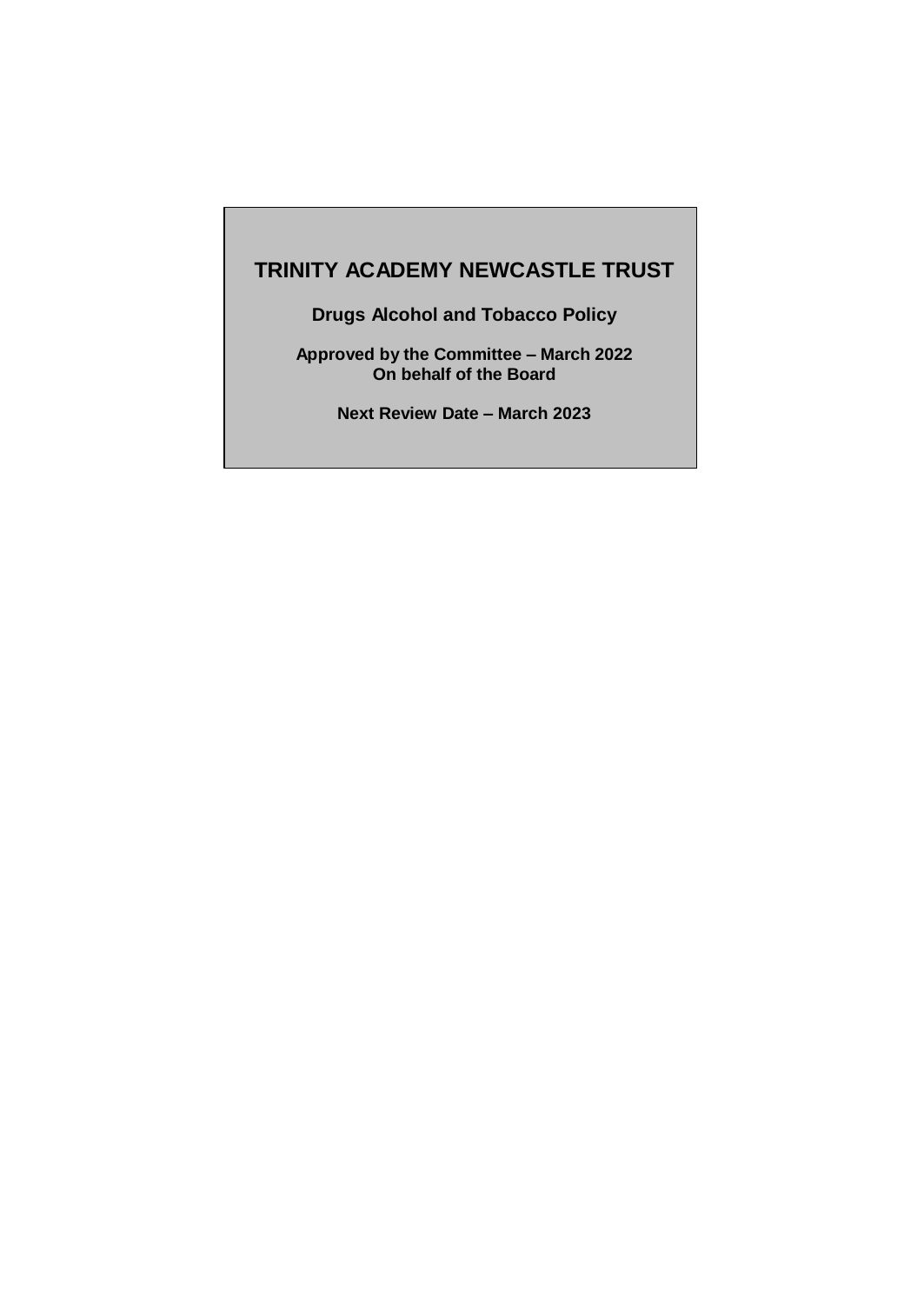# **INTRODUCTION**

This policy relates to all staff, service users and visitors to any part of Trinity Academy Newcastle Multi Academy Trust (The Trust).

In its White Paper 'Tackling Drugs to Build a Better Britain' (May 1995), the Government sets out a new strategy to combat drug misuse. Trust's clearly have a crucial role to play in educating learners on the consequences of drug use and misuse.

In response to our shared concerns at a local and national level, we wish to state that as part of its care for the welfare of its pupils, this trust takes a pro-active stance, believing that Drug Education is a vital part of the Personal, Social and Health Education of every learner. We wish to work towards being a Healthy Academy in all aspects of trust life.

The policy was formulated by representatives from the Board of Directors and Relevant Staff. A Group of parents were involved in the consultation process.

It has been written in line with the recommendations made in the DfE and ACPO drug advice for schools (2012).

# **CONTEXT**

Drug Education forms a part of the statutory order for National Curriculum Science and will be provided in the broader context of PSHE. This provision will be supported by the trust's commitment to a healthy environment in which neither the misuse of drugs (including legal substances) by learners, staff or visitors, nor the illegal supply of these substances is condoned.

We have also addressed drugs issues as they effect the whole trust in the areas identified within the National Healthy Standard.

We believe that drug education is a vital part of the personal, social and health education of every learner. Drug education is more than just information, it is important that learners have the knowledge, skills, understanding and attitudes to make positive choices in a drug using world.

#### **DEFINITIONS AND BOUNDARIES**

This policy encompasses all legal drugs (including alcohol and tobacco), all illegal drugs, and volatile substances (including NPS – Novel Psychoactive Substances) and unauthorised over the counter medicines. The policy, in line with all other trust rules and expectations of behaviour, applies not only within the trust boundaries but on all trust visits, trips and residential trips, including those made outside of normal trust hours. It will also be upheld on all trust buses/official transport and may be applied to the immediate vicinity of the trust if appropriate.

# **AIMS**

Through the curriculum and a supportive trust ethos, we aim to: provide accurate information about drugs, including medicines (over the counter and prescribed), volatile substances (including NPS – Novel Psychoactive Substances), alcohol, tobacco and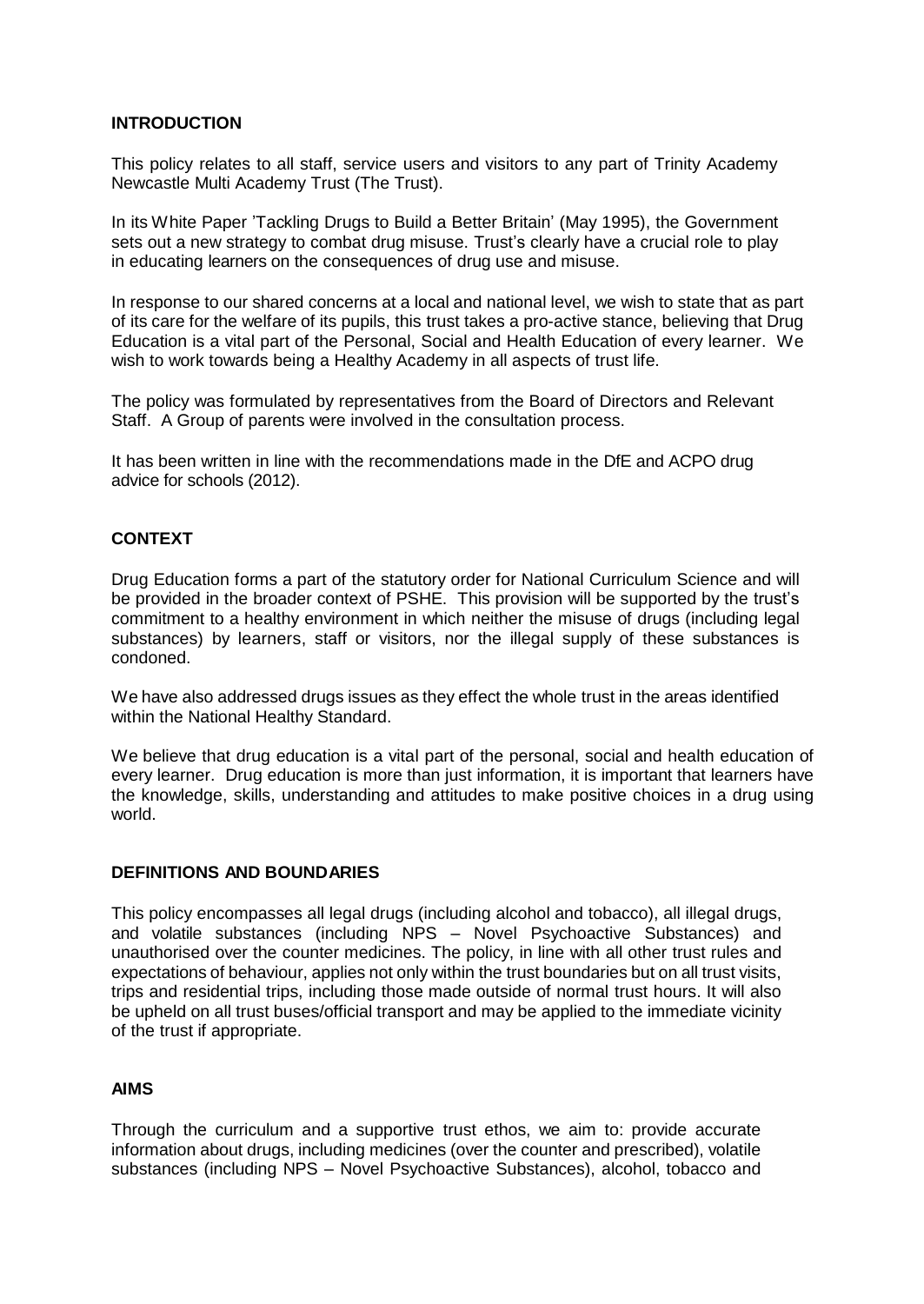illegal drugs.

- Increase understanding about the implications and possible consequences of drug use and misuse.
- Raise awareness of safety issues with regard to drugs.
- Explore attitudes towards drug use and misuse.
- Develop the skills necessary to make informed decisions
- Identify sources of personal support
- Raise learners' self esteem
- Enable learners to recognise a broad range of strategies to maintain emotional and physical health.
- To equip learners with the skills and confidence to deal with pressures from peers and society.
- To link drugs education in academy with the Science and PSHE curriculum.

# **CONTENT**

Drug Education is taught at an appropriate level throughout each key stage beginning with the foundation curriculum through year 6, and is based on DfE and ACPO drug advice for schools 2012

We feel that our ethos at school supports our broad aim to support learner's emotional and physical health in positive ways.

The trust appreciates the valuable contribution of outside agencies, but recognises that their contribution alone does not constitute a complete drug education programme. We believe it is the responsibility of the trust to ensure that the contributions made by visitors to the classroom reflect our own philosophy and approach to the subject.

# **TEACHING METHODS**

"Good teaching of drug education shares many of the features of well-taught lessons in any subject" (Drug Education in Schools. OFSTED. 2005)

Effective drug education requires learners to develop their understanding of drugs issues and appropriate skills and attitudes to assist them in making informed decisions. Teaching methods adopted in the classroom offer a rich variety of opportunities for active learning. Due to the sensitive and sometimes controversial nature of the subject, ground rules will be negotiated and adopted (similar to those adopted in any circle time) and learners' knowledge-level assessed prior to any input to ensure appropriateness of content.

# **THE ACADEMY ENVIRONMENT**

The trust is committed to promoting a healthy and supportive environment for the benefit of learners, teaching and non-teaching staff and visitors. A smoking policy has been developed and accepted by staff and the Board of Directors. The policy states that smoking is prohibited on any part of the trust's premises, at the front of the building, the back of the building including the academy field and car parks. All incidents of smoking will be challenged, (refer also to smoking policy)

Similarly, the misuse of drugs (including legal substances such as alcohol) by learners, staff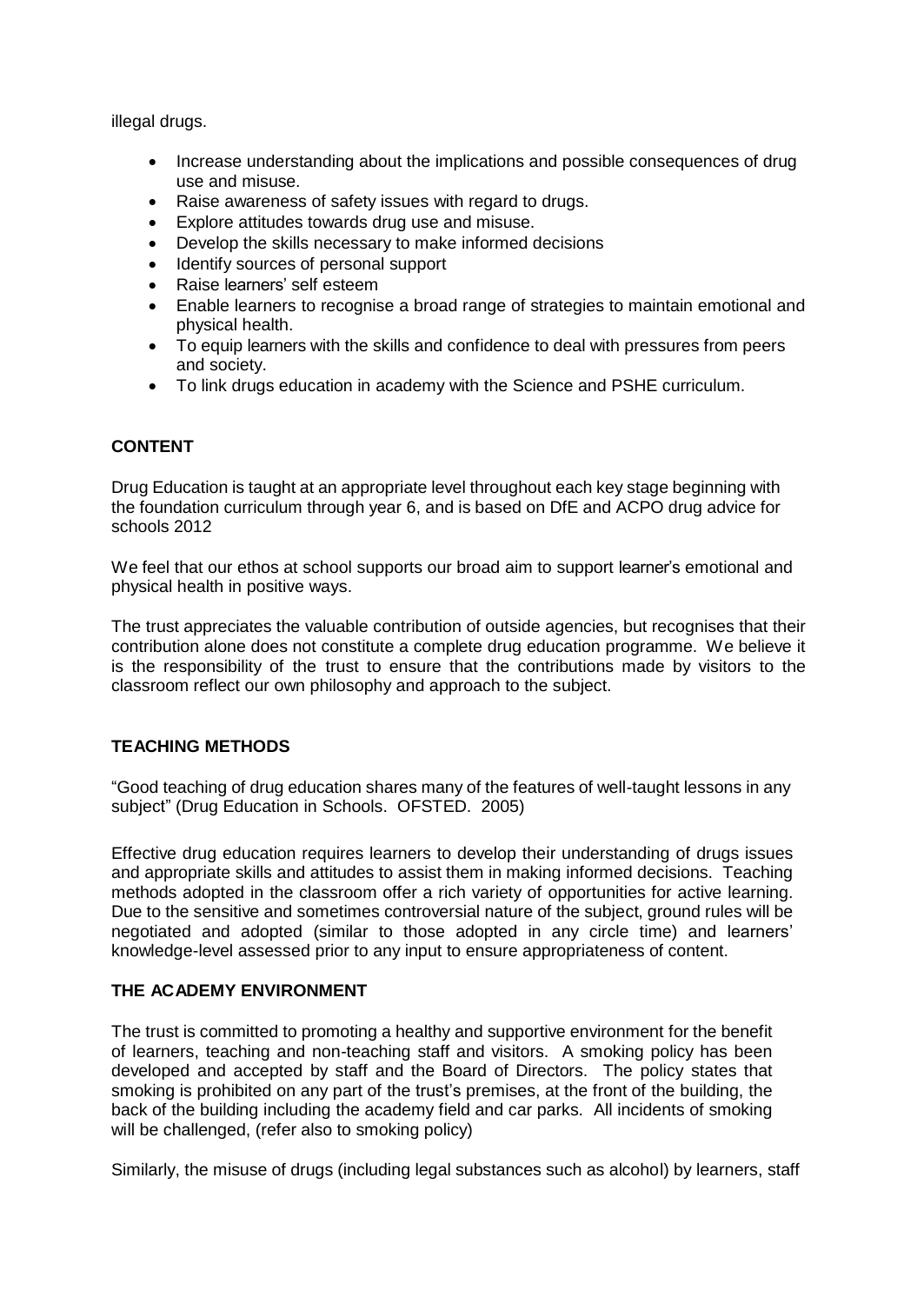or visitors is prohibited within the stated trust boundaries.

# **STORAGE AND ADMINISTRATION OF MEDICINES**

The trust acknowledges that, parents and carers have prime responsibility for their child's health and should provide us with information about the learner's medical condition when appropriate. A contract will be agreed between the academy and the parent or carer and records kept appropriately. Medicines will be administered by named staff (refer to Health and Safety Policy). Where necessary, academy staff will receive training on specific medical conditions.

Other than an inhaler, no learner should be in possession of medication at any time. All necessary medication is stored in either the refrigerator or secure locked cupboard in the medical room.

# **DRUG-RELATED INCIDENTS**

The trust will consider each incident individually, recognising that a variety of responses will be necessary to manage such incidents. We will consider very carefully the implications of any action taken and will seek to balance the interests of the persons involved with other trust members and the local community. Any sanctions enforced will be consistent with existing trust rules relating to behaviour, discipline, equal opportunities and exclusions; and will reflect the seriousness of the incident. After immediate medical needs have been addressed the nature and circumstances of any incident will be established and assessment made of the needs of the learners involved. We recognise that any learners misusing drugs may be in need of our support for an extended period of time or in exceptional circumstances from an appropriate outside agency. Please note however that under the Misuse of Drugs Act 1971 (Amendment) Order 2021:

'It is an offence for the occupier or someone concerned in the management of any premises knowingly to permit or suffer on those premises the smoking of cannabis; or the production, attempted production, supply, attempted supply, or offering to supply of any controlled drug.'

# **POLICE**

In the event of an incident occurring within the trust grounds the Police Protocols found in Appendix B at the end of this policy will be followed.

#### **PARENTS & PUPILS**

All pupils and parents have access to the trust's policy. If learners are under the influence of drugs in the trust we will firstly ensure their safety and undertake any emergency measures before any action is taken. We will follow the Police Protocols in any event supplied as an appendix at the end of this policy.

If parents are under the influence of drugs in academy then Police Protocols will again be followed. If it is suspected that members of the community are supplying drugs on trust property the Police Protocols will again be followed.

# **SUPPORT**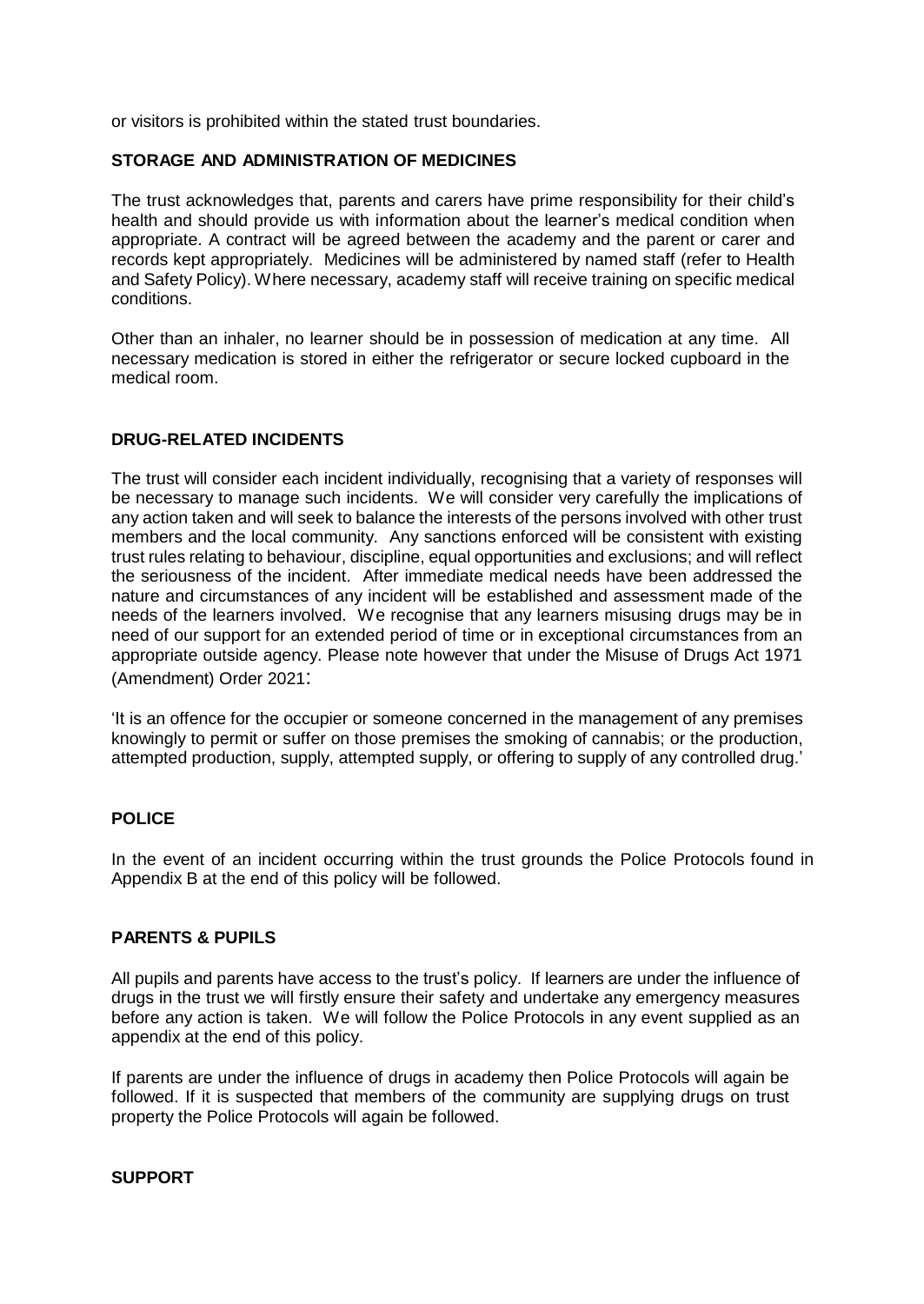We will provide learners and parents with opportunities to gain appropriate support and information if they have worries or concerns about drug issues. This will include making or supporting referrals for specialist support where appropriate.

#### **CONFIDENTIALITY**

Although it is important to maintain confidentiality throughout the handling of any incident or disclosure, learners will be made aware that complete confidentiality cannot be guaranteed. This will help in retaining the trust of learners and parents/carers and will ensure that the sharing of appropriate information is kept to a minimum.

# **RESPONDING TO THE MEDIA**

As drug-related incidents are likely to generate media interest, all members of staff have been advised not to respond to journalists' questions, but to refer journalists to the Head of School. The Head of School will make a considered response after seeking advice from appropriate colleagues within the trust.

# **ROLES & RESPONSIBILITIES**

The Head of School has overall responsibility for the policy and its implementation; for liaison with the Board of Directors, parents/carers, LA and appropriate outside agencies and pastoral who will have general responsibility for handling the daily implementation of this policy.

# **STAFF SUPPORT & TRAINING**

The Head of School will ensure that all staff are adequately supported and trained. It is important that staff feel adequately trained to deliver drugs education and to implement this policy. We will ensure that staff are regularly consulted as to their training needs and training is provided as appropriate to keep abreast of developments in relation to drugs and drug issues.

# **MONITORING & EVALUATION**

This policy will be monitored regularly and evaluated annually. Any suggested amendments will be taken into consideration and adopted where appropriate.

\*Parents and carers are welcomed to record further comments on a copy of the policy kept in the academy office, these will be taken into account at review.

#### References

- 1. Tackling Drugs Together, A strategy for England 1995-1998, 1995, HMSO, London
- 2. Circular 4/95, Drug Prevention & Academies, 1995, DFES London
- 3. Protecting young people Good practice in drug education in academies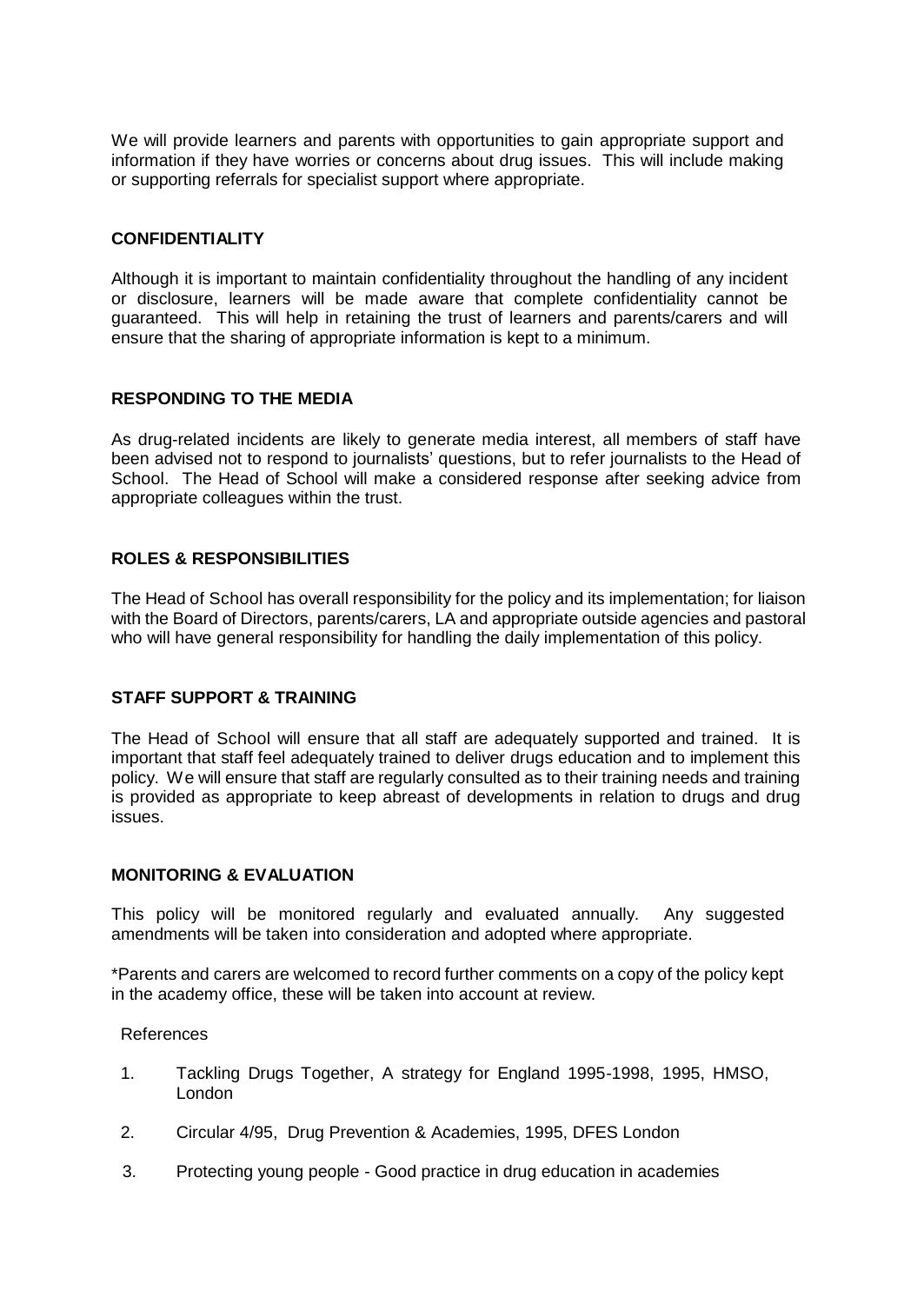and the youth service, 1998, DFES London

- 4. The Right Approach, 1999, SCODA (DrugScope), London
- 5. The Right Responses, 1999, SCODA (DrugScope), London
- 6. Drugs Education Curriculum Guidelines for Academys, 1995, Nottinghamshire County Council
- 7. Drug Education: Curriculum Guidance for Academys, 1995, DFE/Academy Curriculum and Assessment Authority London
- 8. Drug Education in Academies, 1997, OFSTED
- 9. Supporting Pupils With Medical Needs, 1996, DFES, London
- 10. The Management of Drug-related Incidents in Academies, 1998, Steve Kenny and Tom Cockburn, p18-21.SCODA/DfEE London
- 11. Drugs : Guidance for Academies 2004 (DfES 0092/2004)
- 12. Psychoactive Substances act 2016 (Appendix C)
- 13. DfE and ACPO drug advice for Schools 2012
- 14. Misuse of Drugs Act 1971 (Amendment) Order 2021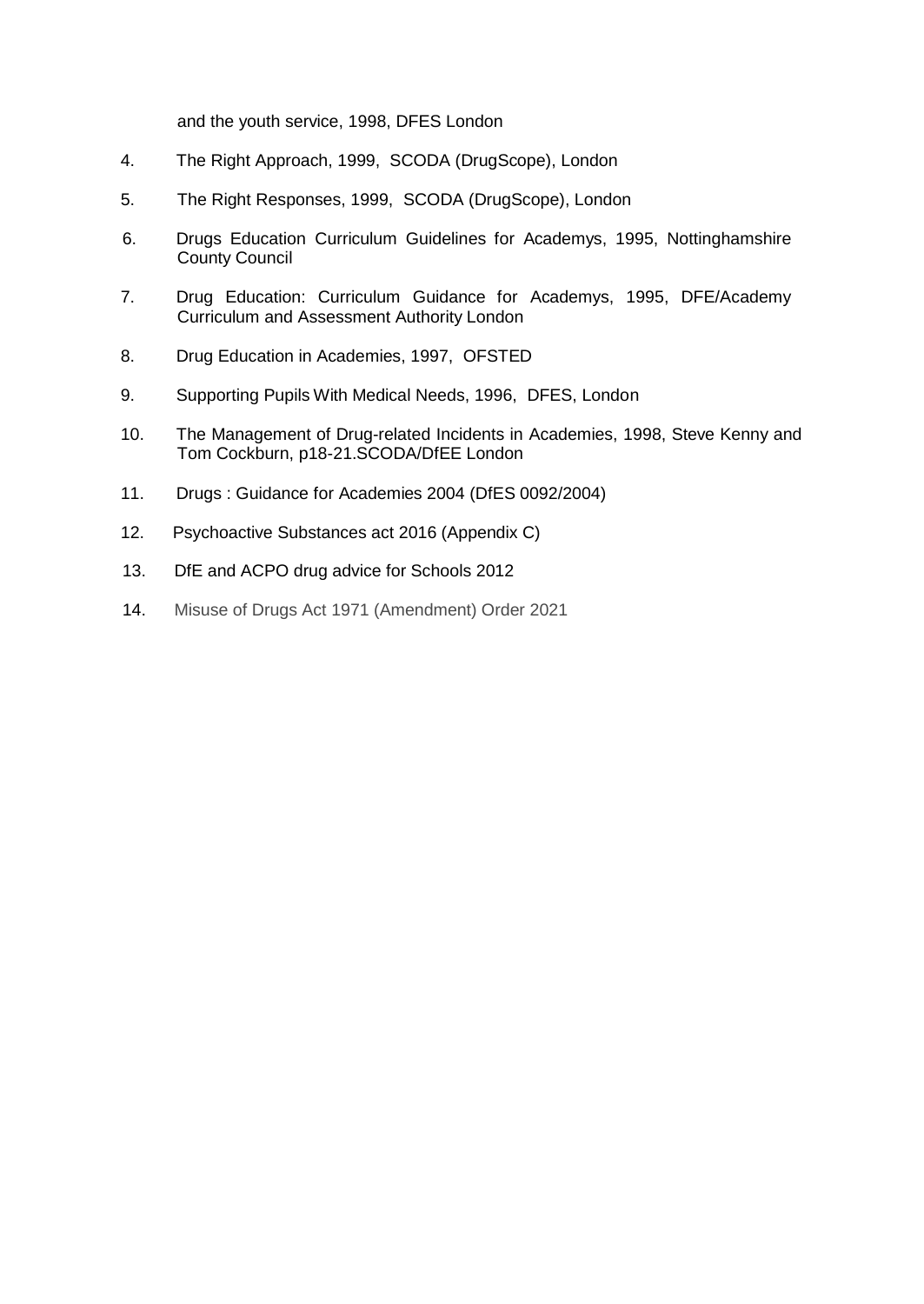# Appendix A

# The Misuse of Drugs Act – 1971

|                                  | <b>Drug</b>                                                                                                                                                                                                                                                                                                   | <b>Possession</b>                                                                                                                                                             | <b>Supply and production</b>                           |
|----------------------------------|---------------------------------------------------------------------------------------------------------------------------------------------------------------------------------------------------------------------------------------------------------------------------------------------------------------|-------------------------------------------------------------------------------------------------------------------------------------------------------------------------------|--------------------------------------------------------|
| <b>Class A</b>                   | Crack cocaine, cocaine, ecstasy<br>(MDMA), heroin, LSD, magic<br>mushrooms, methadone,<br>methamphetamine (crystal<br>meth)                                                                                                                                                                                   | Up to 7 years in prison, Up to life in prison, an<br>an unlimited fine or both unlimited fine or both                                                                         |                                                        |
| <b>Class B</b>                   | Amphetamines, barbiturates,<br>cannabis, codeine, ketamine,<br>methylphenidate (Ritalin),<br>synthetic cannabinoids,<br>synthetic cathinones (for<br>example mephedrone,<br>methoxetamine)                                                                                                                    | Up to 5 years in prison, Up to 14 years in prison,                                                                                                                            | an unlimited fine or both an unlimited fine or both    |
| <b>Class C</b>                   | Anabolic steroids,<br>benzodiazepines (diazepam),<br>gamma hydroxybutyrate<br>(GHB), gamma-butyrolactone<br>(GBL), piperazines (BZP), khat                                                                                                                                                                    | Up to 2 years in prison,<br>an unlimited fine or both<br>(except anabolic steroids Up to 14 years in prison,<br>- it's not an offence to<br>possess them for<br>personal use) | an unlimited fine or both                              |
| <b>Temporary class</b><br>drugs* | Some methylphenidate<br>substances (ethylphenidate,<br>3,4-dichloromethylphenidate<br>(3,4-DCMP),<br>methylnaphthidate (HDMP-<br>28), isopropylphenidate (IPP or take away a suspected<br><b>IPPD), 4-</b><br>methylmethylphenidate,<br>ethylnaphthidate,<br>propylphenidate) and their<br>simple derivatives | None, but police can<br>temporary class drug                                                                                                                                  | Up to 14 years in prison,<br>an unlimited fine or both |

# **Psychoactive substances penalties**

Psychoactive substances include things like nitrous oxide ('laughing gases).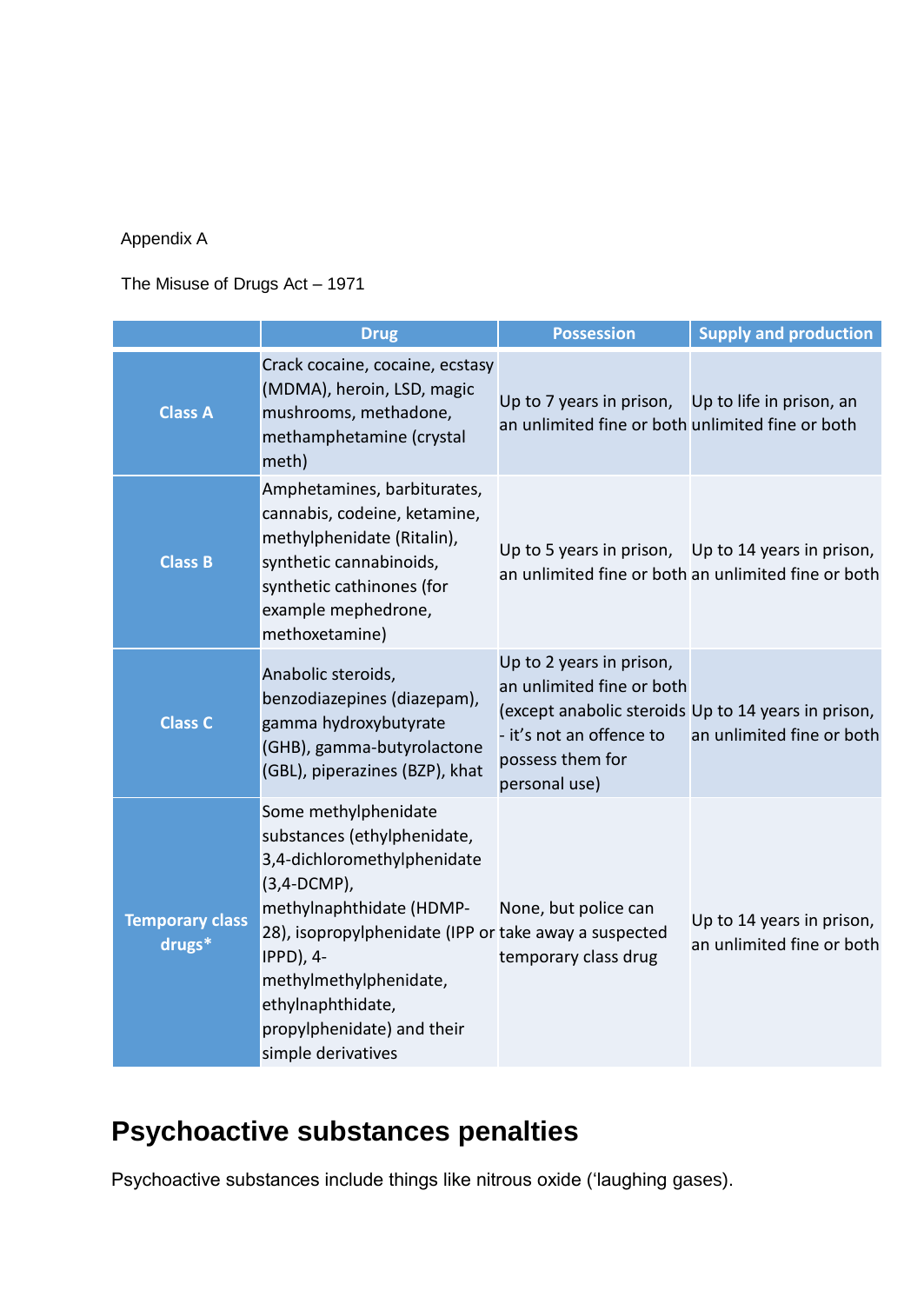You can get a fine or prison sentence if you:

- carry a psychoactive substance and you intend to supply it
- make a psychoactive substance
- sell, deal or share a psychoactive substance (also called supplying them)

| <b>Psychoactive substances</b>                                                                                                                                                              | <b>Possession</b> | Supply and production  |
|---------------------------------------------------------------------------------------------------------------------------------------------------------------------------------------------|-------------------|------------------------|
| Things that cause hallucinations, drowsiness<br>None, unless you're in Up to 7 years in prison, an<br>or changes in alertness, perception of time<br>and space, mood or empathy with others | prison            | unlimited fine or both |

\*The government can ban new drugs for 1 year under a 'temporary banning order' while they decide how the drugs should be classified.

The 2005 Drugs Act amended the Misuse of Drugs Act 1971 to clarify that both fresh and prepared (e.g. dried or stewed) magic mushrooms containing psilocin or psilocybin (such as the liberty cap) are Class A drugs. This means it's illegal to have this type of magic mushroom for yourself, to give away or to sell.

*Further information – Alcohol, solvents, cigarettes and poppers are not covered by the Misuse of Drugs Act 1971*

# Appendix B

# **DRUGS POLICY**

RESPONSE TO SUBSTANCE MISUSE INCIDENTS IN ACADEMY these guidelines relate primarily to police response to substance misuse incidents in academy and in particular drugs. The document has been designed to support academy drugs policies in line with DfE and ACPO drug advice for the trust 2012.

Over-riding Principles

Police response to substance misuse incidents should: be consistent across the Force and be based on clear and accessible guidelines available to police officers and educationalists.

Management of trust is the responsibility of the Head of School, Board of Directors and the Local Education Authority (LEA. Police response should complement management responsibility to learners but should not conflict with the police responsibility to investigate offences under the Misuse of Drugs Act 1971.

A decision concerning learners who are involved in substance misuse incidents at academy's are better made in partnership between police and trust's rather than in isolation.

This policy will be managed by Chief Inspector Communities Youth and Race Relations Dept to ensure its communication across the Northumbria Police Area.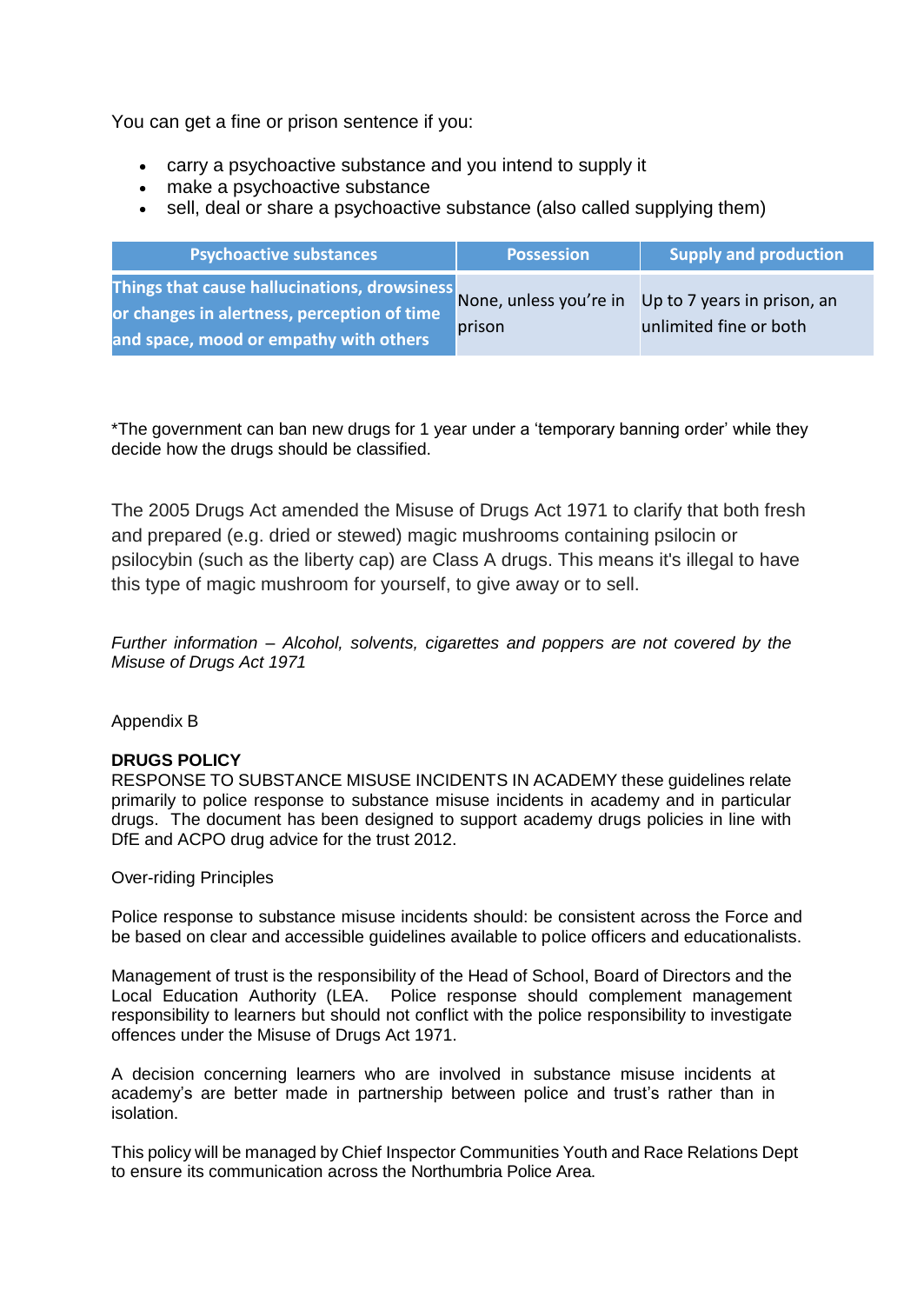Trust managers (Head of School, Board of Directors, LEA) will be expected to have an up to date Substance Misuse/Drug Incident Policy.

Guidelines to Police Involvement in Drug Related Incidents in Trust's.

- Drugs Definitions,
- Drug Strategies in trust's and Supportive Legislation
- Police Response to a Drug Related Incident in trust's,
- Types of Incidents and Suggested Procedures
- Aide Memoir for Police Officers
- Drugs Identification Guide

#### Appendix C

The Psychoactive Substances Act 2016 is a law in the United Kingdom intended to restrict the production, sale and supply of a new class of psychoactive substances often referred to as "legal highs". The bill was passed on 28 January 2016, and came into force on 26 May 2016 across the entire United Kingdom.

The law defines as a "psychoactive substance" anything which "by stimulating or depressing the person's central nervous system ... affects the person's mental functioning or emotional state". The law bans all such substances but exempts alcohol, tobacco or nicotine-based products, caffeine, food and drink, medicinal products and any drug that is already regulated under the Misuse of Drugs Act 1971.[5]

#### The Act:

Makes it an offence to produce, supply, offer to supply, possess with intent to supply, possess on custodial premises, import or export psychoactive substances; that is, any substance intended for human consumption that is capable of producing a psychoactive effect. The maximum sentence will be seven years' imprisonment[4] excludes substances, such as food, alcohol, tobacco, nicotine, caffeine and medical products from the scope of the offence, as well as controlled drugs, which continue to be regulated by the Misuse of Drugs Act 1971[4] exempts healthcare activities and approved scientific research from the offences under the act on the basis that persons engaged in such activities have a legitimate need to use psychoactive substances in their work[4] includes provision for civil sanctions – prohibition notices, premises notices, prohibition orders and premises orders (breach of the two orders will be a criminal offence) – to enable the police and local authorities to adopt a graded response to the supply of psychoactive substances in appropriate cases[4] provides powers to stop and search persons, vehicles and vessels, enter and search premises in accordance with a warrant, and to seize and destroy psychoactive substances[4]

The act also makes those offences punishable by a fine, or by up to a year in prison (six months in Northern Ireland) if convicted as a summary offence, or up to seven years if convicted under indictment. The Act also defines an offence of possession in a custodial institution (prison, young offenders institution etc.) which has the same penalties as the other offences, except the maximum prison term if convicted under indictment is two years.

The Act also describes a series of aggravating factors which judges or magistrates are obliged to consider in sentencing. These are:

- the offence taking place in, or in the vicinity of, a trust during, or within one hour of, the trust's operational hours
- the use of a courier aged under 18